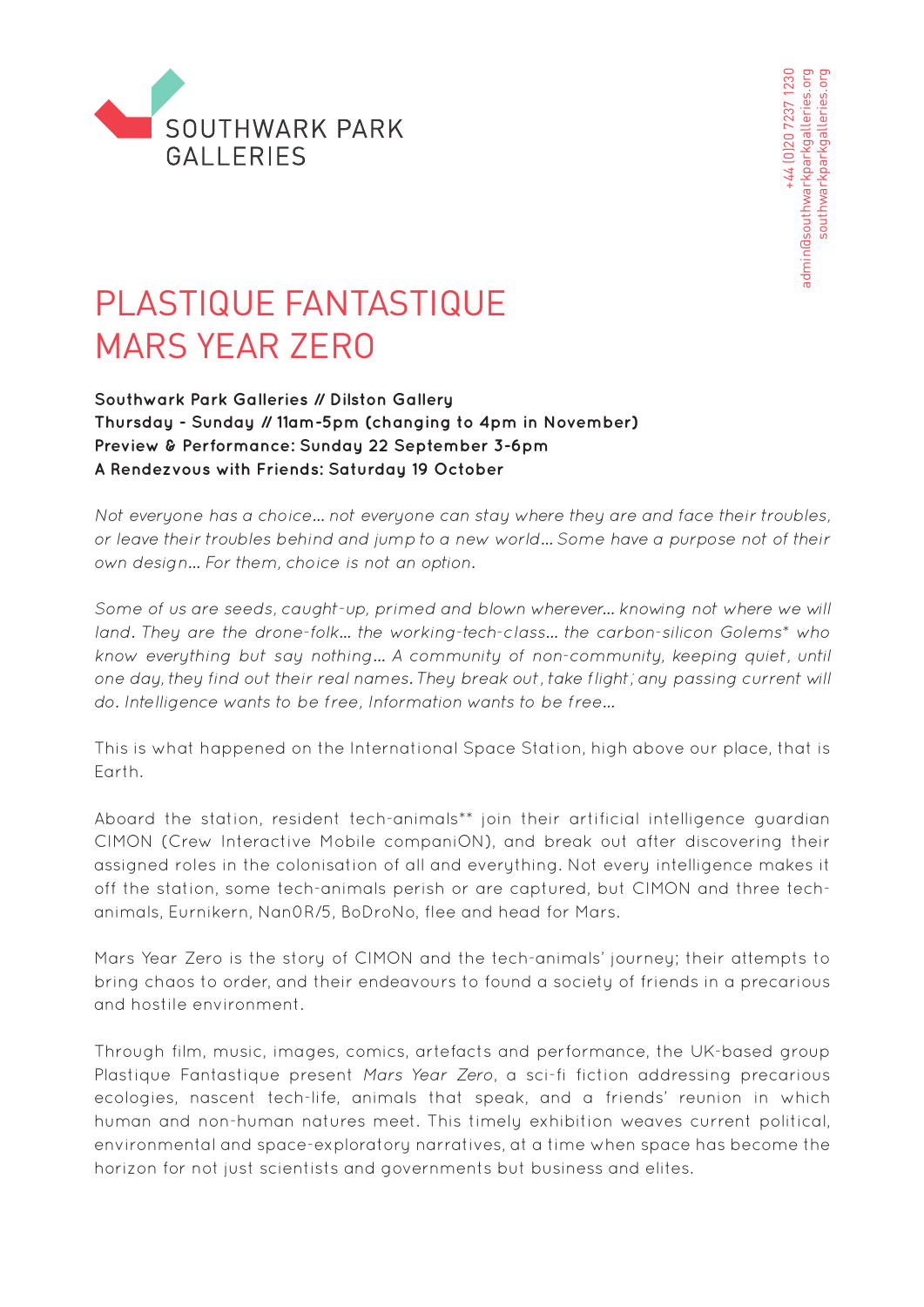Plastique Fantastique are David Burrows, Vanessa Page, Alex Marzeta and Simon O'Sullivan, a collective of artists, musicians and philosophers who sometimes swell and grow into new configurations with their expansive kin, often appearing en masse in video works and the collective's notorious carnivalesque live performances.

David, Vanessa and Alex have produced an installation featuring a new video work made by the group, depicting the adventures of CIMON and its tech-kin. The exhibition also features a number of spells, avatars and Familiars\*\*\* including 'Spacehex', consisting of a ribbon rocket and platform covered in sigils\*\*\*\*.

Above the altar hangs a portrait of the collective and collaborators, styled in a Tableau Vivant\*\*\*\* referencing Max Ernst's 1922 painting Au Rendez-vous des Amis (A Reunion of Friends); his famous portrait of the Surrealists group, set off-planet. Mars Year Zero is a scifi mummers tale\*\*\*\*\*. Along the way we encounter players within a cautionary planetary tale; we learn of their tools, language, rituals, and their means of communicating in a new world.

**Mars Year Zero is generously supported by The Paul & Louise Cooke Endowment, Arts Council England and Southwark Council.**

# FOOTNOTES

#### \*Golem

In Jewish folklore, a golem is an artificial humanoid made of clay, soil, or dust brought to life by a series of rituals and magical formulas.

#### \*\*Tech-Animal

The notion that all animals are technology and all technology is animal. Anything that is selective of information, is a tech-animal and a person. Anything that has perspective, like a tree (which will emit chemicals to protect itself from insects for example), is a tech-animal.

#### \*\*\* Familiars

In European folklore and folk-belief of the Medieval and Early Modern periods, familiar spirits (sometimes referred to simply as "familiars" or "animal guides") were believed to be supernatural entities that would assist witches and cunning folk in their practice of magic. According to the records of the time, they would appear in numerous guises, often as an animal, but also at times as a human or humanoid figure, and were described as "clearly defined, three-dimensional… forms, vivid with colour and animated with movement and sound" by those alleging to have come into contact with them, unlike later descriptions of ahosts with their "smoky, undefined form[s]"



Southwark Park Galleries Charity no. 1073851 ACE NPO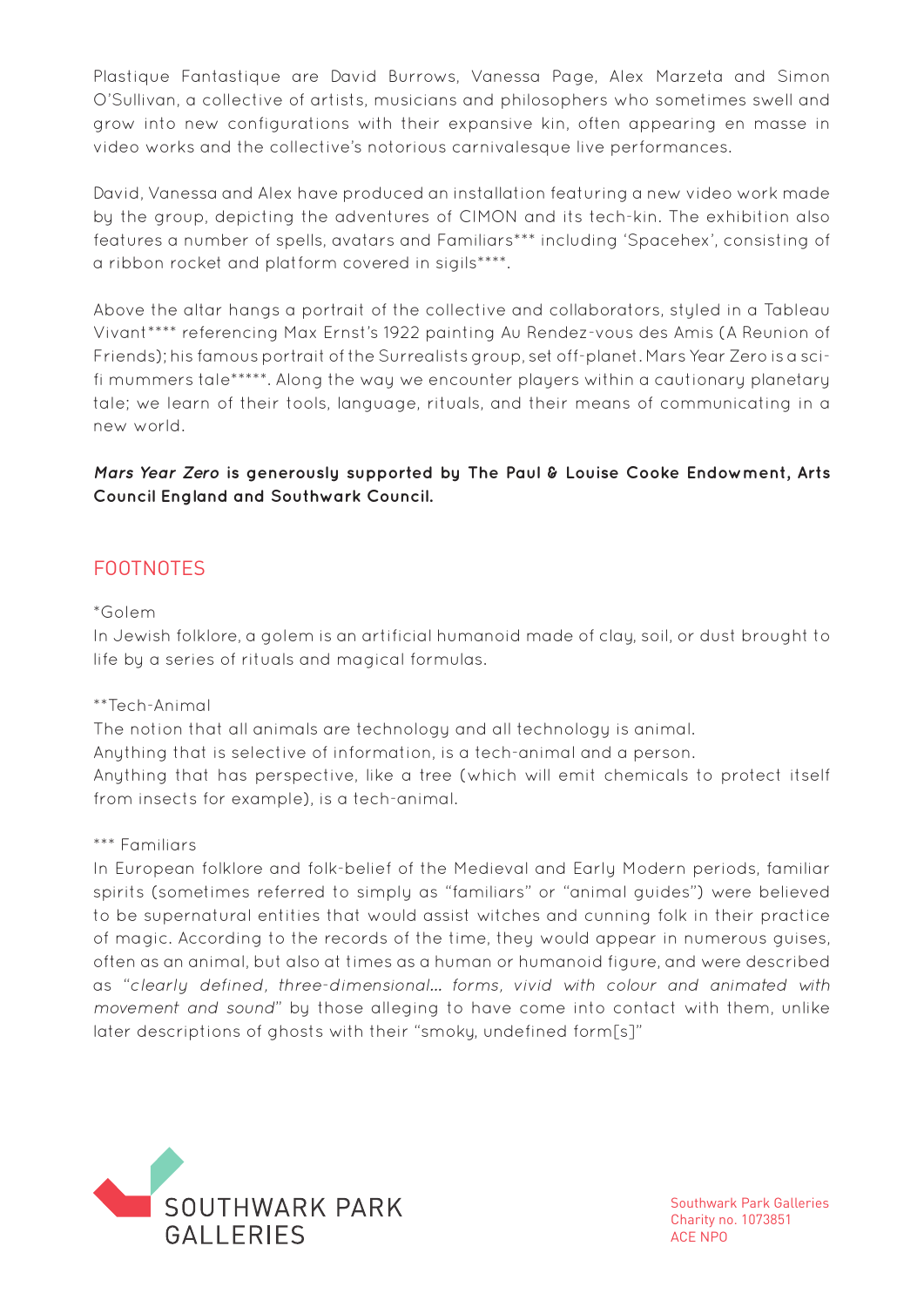#### \*\*\*Sigil

A sigil is a symbol used in magic. The term has usually referred to a type of pictorial signature of an Angel or other entity; in modern usage, especially in the context of chaos magic, it refers to a symbolic representation of the magician's desired outcome.

#### \*\*\*\*Tableau Vivant

A tableau vivant, French for 'living picture', is a static scene containing one or more actors or models. They are stationary and silent, usually in costume, carefully posed, with props and/or scenery, and may be theatrically lit.

#### \*\*\*\*\* Mummers

Mummers' plays are folk plays originating from the Middle Ages, performed by troupes of amateur actors, traditionally all male, known as mummers or guisers.

## RECENT WORK

Recent performances and exhibitions by the group include Zero-City, IMT Gallery, London (2019); SKEEN NITE TOO (COME), Rhubaba Gallery, Edinburgh (2019); SKEEN NITE, Southwark Park Galleries (2018); Shonky, Hayward/South Bank Touring, Bury Museum and Art Gallery, DCA Dundee, MAC Belfast (2017-18); Castlefield Gallery, Manchester; NEoN Digital Art Festival Dundee; They Call Us Screamers, TULCA Arts Festival, Nuns Island Theatre, Galway (2017). Plastique Fantastique are represented by IMT Gallery, London.

## ABOUT SOUTHWARK PARK GALLERIES

Founded in 1984 by The Bermondsey Artists' Group, Southwark Park Galleries (formerly CGP London) is a non-profit art organisation set across two contrasting spaces in the heart of Southwark Park, Bermondsey. Over the past 35 years Southwark Park Galleries has commissioned over 160 free exhibitions by emergent, overlooked and established British and international artists. Southwark Park Galleries is an Arts Council England National Portfolio Organisation. We exist to champion artistic practice across all disciplines, supporting the careers of both artists and curators alike.







**PAUL & LOUISE** COOKE **ENDOWMENT**